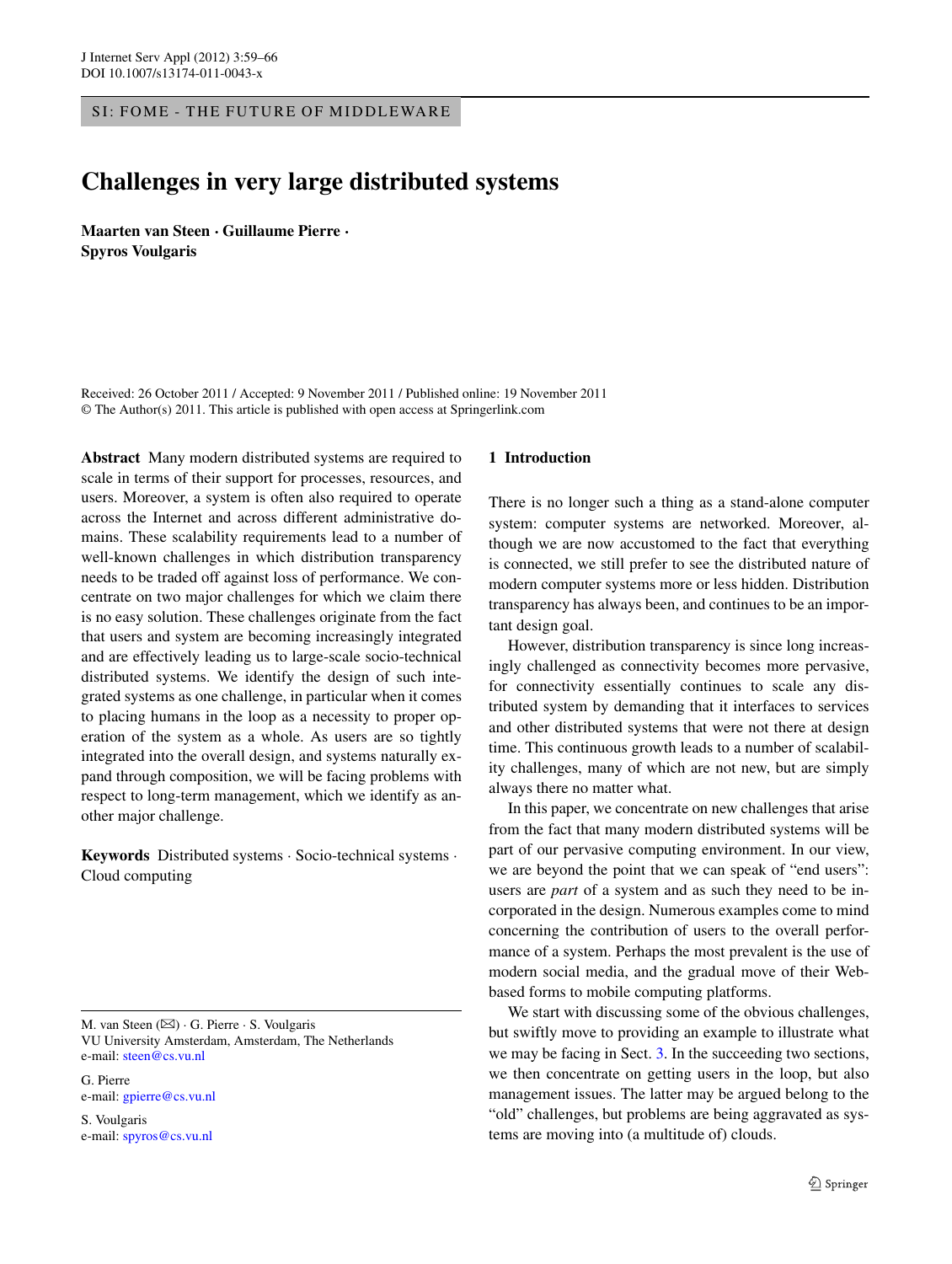# **2 Obvious challenges**

Let us look at a few challenges for large-scale distributed systems for which it can be argued that they have never been, and perhaps will never be, solved to our full satisfaction. In the following, we address just a few that we believe are very important, but there are obviously many more, often specific problems.

## 2.1 Distribution transparency

Distribution transparency reflects the extent to which a system appears as a whole, rather than being a collection of independent components. In other words: a high degree of transparency will let the system appear to be coherent to its users. The extreme case is when a single-system view can be offered, virtually indiscernible from a nondistributed system.

The problem with striving for distribution transparency in very large systems is that performance will degrade to unacceptable levels. The cause is obvious: being networked, we need to face failures and their recoveries that can never be fully masked. In addition, network latencies have a natural lower bound that becomes noticeable when dealing with long-haul connections.

These performance problems can be partly tackled through replication, by which components are copied and placed close to where they are needed, but as soon as readto-update ratios decrease, replication may actually lead to a scale-down of the system if consistency is needed (see also [[23\]](#page-7-0)). Moreover, the CAP principle tells us that we simply cannot combine consistency and availability in the presence of network partitions [\[6](#page-7-1)].

There is no simple solution to achieving distribution transparency, and we will have to continue to look for application-specific solutions to achieve acceptable transparency. The last word has not been said, and the main challenge remains to discover what is actually acceptable to users.

## 2.2 The Internet of things

Another challenge for large-scale distributed systems is dealing with what is known as the internet of things: the pervasive presence of a multitude of IP-enabled *things*, ranging from tags on products to mobile devices to services, and so forth [[2\]](#page-7-2). From a distributed-systems perspective, the challenge is to move away from the network- and *things*-oriented views and provide a view in which the collaboration of all these Internet-enabled things form, indeed, a coherent distributed system.

What we are essentially addressing here is the inherent heterogeneity of any modern large-scale distributed system.

<span id="page-1-0"></span>

Fig. 1 An abstract view of the Internet-of-things as a distributed system

We are witnessing the integration of wireless sensor and actuator networks as a distributed computing platform with more traditional cloud-based systems to which specific computations and storage facilities are offloaded, as sketched in Fig. [1](#page-1-0).

To come to such a perspective, we need to face considerable challenges:

- How can subsystems such as sensor networks be devised as a distributed system? Work is underway, as exemplified by approaching such networks as distributed databases [\[12](#page-7-3)], or providing the means to actually program them as a system  $[15]$  $[15]$ .
- Given the potential size of the data generated by sensors and related devices, a trade-off will need to be found between in-network processing and aggregation techniques versus streaming data to the external support system. This trade-off is not an easy one. It depends on the capabilities of the distributed sensor network, the communication channel between sensor network and support system, and the support system itself. Again, the mere scale of such systems (think, for example, of hundreds of thousands of mobile devices that act as sensors), may be daunting.
- An issue that we will be addressing more in the following sections is processing of all input into useful feedback. We anticipate that notably with respect to this aspect, social computing elements will play an important role.

# 2.3 Building collaborative systems

Many modern distributed systems will necessarily have to be hosted by multiple administrative organizations. In fact, if large-scale decentralization is what we are aiming for, it is almost inevitable to devise *collaborative* systems. We claim that deep insights in building these type of systems such that basic security and dependability requirements are met is lacking, to say the least. In fact, we should ask ourselves whether it is even possible, as illustrated by the security problems hampering structured peer-to-peer networks [\[22](#page-7-5)].

The problems related to collaboration in large-scale distributed systems are not new and are being addressed by research into (algorithmic) mechanism design, a subfield within game theory. Devising mechanisms that work, scale, and can be efficiently implemented is a challenge. We foresee that much effort will be spent before seeing widely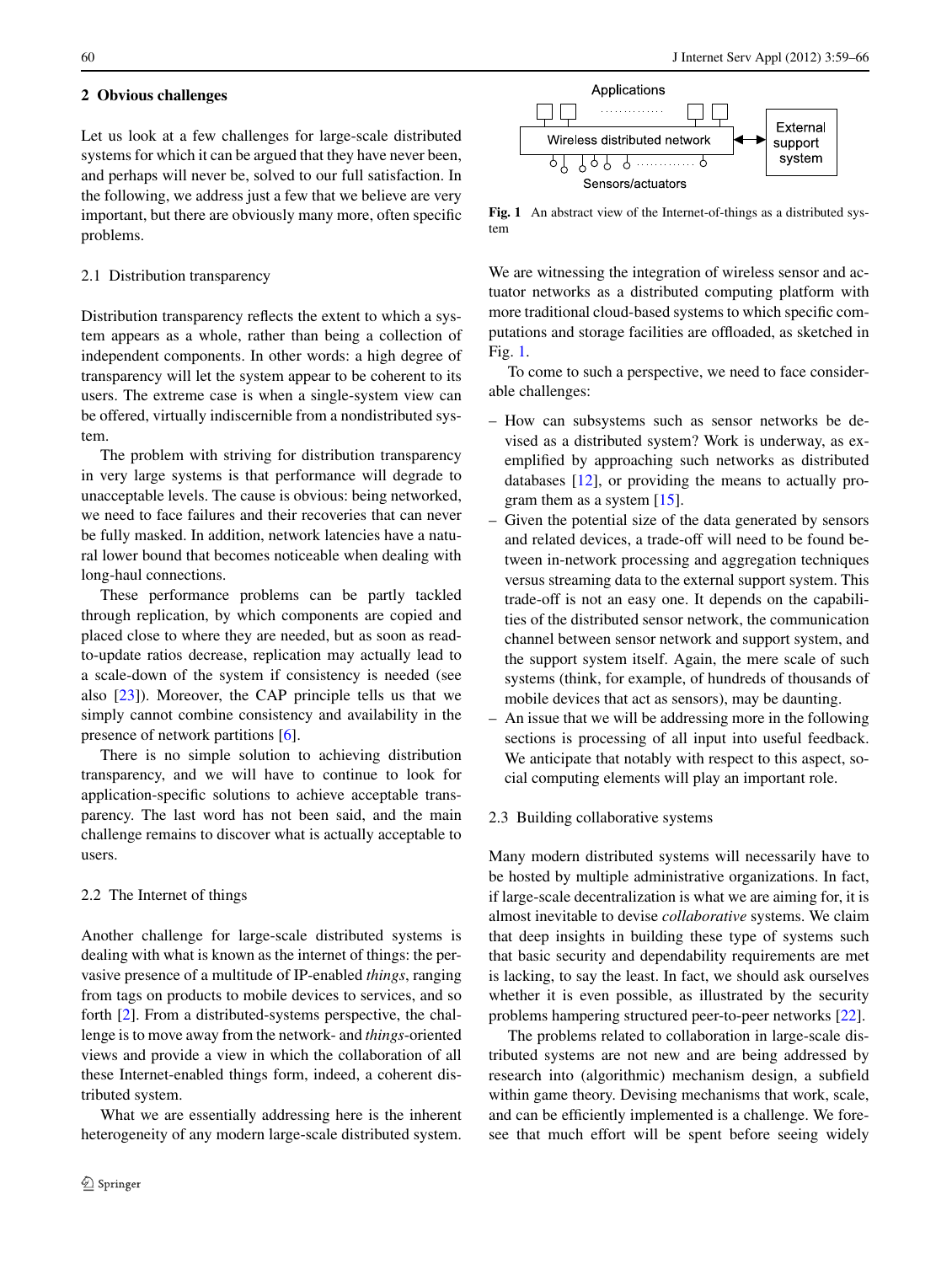<span id="page-2-0"></span>adopted solutions. That we are not dealing with an unsolvable problem is illustrated by the success of BitTorrent.

#### **3 New challenges: socio-technical distributed systems**

As mentioned, there are many well known, or perhaps even obvious challenges to face for developing distributed systems. However, we only have to look around to see that there may be much more that we need to deal with and for which we may have to start adjusting our research agendas.

## 3.1 Introduction

Let us consider one important development that is taking place at this moment: the emergence of socio-technical systems. These systems *integrate* people with computer systems (comprising both hardware and software), along with a (likely mostly implicitly defined) set of rules of usage and interaction. The keyword here is *integration*: in a sociotechnical system the boundary between people, technology, and usage is becoming blurred.

In this context, many distributed systems are seen to be designed to be directly used and shared by people, yet users and system are more or less separated. For example, there have been many systems for direct user-to-user communication, including those based on (mobile) telephony and various user-oriented messaging systems [\[25](#page-7-6)]. Also, in the last decade, we have seen an explosion of Web-based systems that offer services to end users through Web browsers, such as online transaction systems, systems for electronic commerce, and distributed systems implementing informational services (such as online timetables and route planners). More recently, we are witnessing an increasing realization of ubiquitous computing [\[19](#page-7-7)] as envisaged by Mark Weiser [\[26](#page-7-8)]. To illustrate, many public transportation systems are now equipped with RFID-based tickets and supermarkets allow customers to self-scan their groceries.

As said, the design of these distributed systems has treated end users as being separated from the system, in the sense that they are assumed to literally *use* a system. As a result, much effort has always been put into improving distribution transparency: masking, where appropriate, that data, processes, and control are indeed distributed across a system. We believe that we are facing a major challenge for future large-scale systems as they become increasingly ubiquitous. We can no longer afford to separate the users from a system in the design process. Instead, a seamless integration of users and computer system is what we will have to deal with.

#### 3.2 An example scenario

To illustrate what we might be dealing with, consider the following scenario. Bob likes to listen to music and is interested in discovering things he has never heard before. His taste is rather diverse and covers various music genres, for which reason he has subscribed to different periodicals in order to pick up the latest and to be recommended about reference recordings. Using these and other information sources, Bob buys CDs, buys songs from various Internet sources, and makes use of online audio-streaming services such as Spotify [\[9\]](#page-7-9).

What we have just described is a fairly traditional way of how users currently find information and how they buy music, or other media for that matter. What is already quite novel is the use of modern distributed systems for audio streaming (Spotify uses peer-to-peer technology to increase availability and to guarantee high streaming rates). However, there is considerable room for improvement which is already and steadily underway. For example, magazines are increasingly becoming online, CDs will most likely be replaced entirely by digital-only solutions, and even high-end audio equipment is becoming increasingly network enabled.

If we take these developments one step further, a future scenario in which users and distributed systems are in a closed loop, could be the following.

Bob is offered a personalized electronic magazine that is pushed to his tablet. The magazine makes no distinction between music styles: there is no need to do so as it is personalized. The system knows which information to push as it has learned what to recommend from observing past purchases, but also from what Bob has actually been listening to. In addition, it has discovered the best way to present new material that will most likely be appreciated. Next to such recommendations, there is ample opportunity to effectively and efficiently discover new content by browsing as the system has also found out what the optimal search space is for Bob (of which size and content may be dependent on current context).

The information pushed to a user comes from various sources, notably other people publishing about music in the same way that magazines today are full of CD reviews. The system automatically discovers to which reviewers a user reacts (e.g., by music that is being bought). Through content analysis it also effectively organizes itself as a publishsubscribe system, which is continuously being fine tuned.

Yet there is more. In this particular example, to improve the discovery process, the system automatically builds a social network around music taste, linking Bob to his potential peers. At first instance, this is done to improve the efficiency of searching for content, along the lines we have described previously [\[24](#page-7-10)]. More advanced decentralized evolutionary algorithms which optimize on which attributes to base link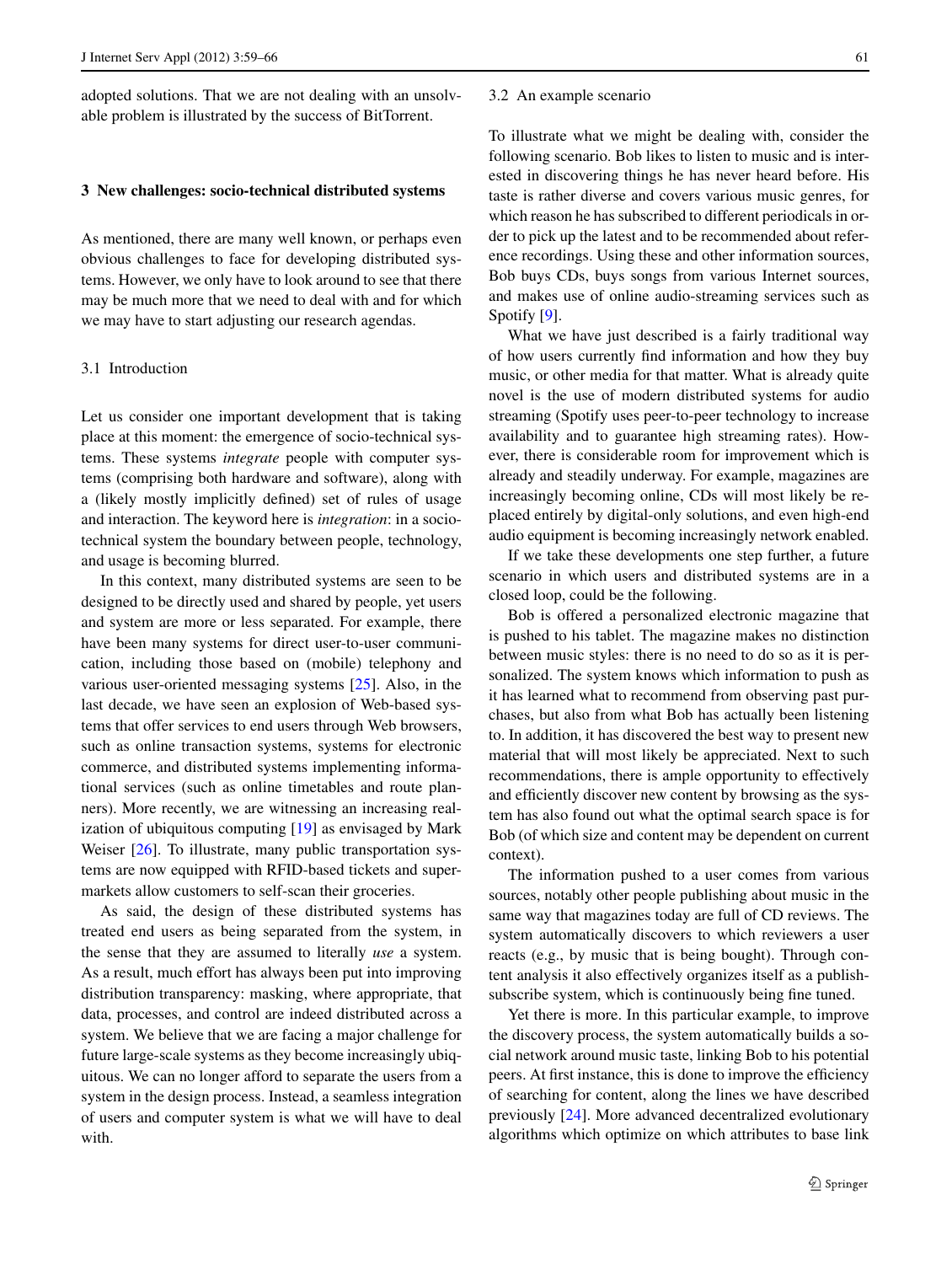formation are, however, preferred [[7\]](#page-7-11). At second instance, this social network will bring Bob into contact with others (if so desired) to discuss music. Most important, however, is that in the end he will be looking at a personalized library of his favorite music, which is continuously being filled with new music to his liking, and at a rate that fits his way of living.

An important observation is that the boundary between user and computer system is vanishing. In this example, Bob is continuously reacting to what the system is offering, and the system, in turn is continuously reacting to Bob. Moreover, he is not alone: the system as a whole can operate only by virtue of other users and their behavior, be they listeners, reviewers, bloggers, and so on.

#### 3.3 Its consequences

Obviously, there are many challenges to face by just considering this example scenario. As a starting point, one possible high-level architecture is sketched in Fig. [2](#page-4-0). Essentially, the distributed system consists of a series of local media systems installed at a user's premises. We envisage that the local system acts as a thin client, but this is actually not important. The core of the entire system is formed by a myriad of services that are now shown to be running in the cloud. Much of the distributed systems research has concentrated on developing these services, often for cluster-based computer systems. The real challenge now lies in developing additional components that monitor user interaction, can do a proper analysis, and adjust itself to individual usage. Moreover, many of the services shown will need to be integrated and distributed between the cloud and the local media system to make sure that performance criteria are met.

In effect, we claim that socio-technical distributed systems actually form a feedback control loop, and that a major challenge lies in effectively closing that loop. Let us consider the various parts that comprise this architecture.

# *3.3.1 The local media system*

The local media system consists of many different types of hardware and software components, and the complete set of components may vary and change over time. The challenge here is to make the composition easy. Hardware components include networked audio/video equipment and their control devices, e-reader devices, notification devices, and secured payment equipment. Many of these components may be integrated into, for example, modern tablets, but may also be separated in the form of smartphones or dedicated devices.

Managing the hardware is a challenge, but with protocols like UPnP we have already come a long way. Nevertheless, there is still considerable room for improvement as anyone who has ever installed a networked audio/video system will acknowledge. Moreover, by just considering the fact that people are mobile, we will be facing intricate networking problems and content access issues. However, we believe that many of these hardware-related issues are being tackled and do not form the big challenges for the near future.

Also, managing the core software components is an art that has been mastered quite successfully. Most components can automatically check for updates and often only a confirmation from the user is sufficient to start the process. Although there is obviously room for improvement, and certainly the science of systems management and administration is arguably underdeveloped (see, for example, [\[3](#page-7-12)]), we do not see the traditional management as one of the biggest challenges.

## *3.3.2 Monitoring user behavior*

If we are to build the type of adaptive systems that we envisage are necessary in the future, a major challenge lies in accurately and effectively measuring and monitoring user behavior. In our example, we need to collect statistics on:

- Which music has been purchased
- Which music is being listened to, when, how long, and in which context
- Which information on music has been read, when, and how long

What can easily complicate matters is the fact that in our example several people may be colocated and listening to the same music. Likewise, in the case of a video-streaming system, we need to take collectively watching a movie into account. Furthermore, anticipating that the system will also make recommendations, we need to get feedback from the user on the quality of those recommendations. That feedback may be implicit (by testing to see if recommendations are followed up), or asked directly from the user.

The challenge in monitoring a user's behavior is to do this as nonintrusive as possible. Ideally, a user would not even notice that the system is continuously measuring actions and reactions. However, life is not as simple as one may think. Moran and Nakata [[14\]](#page-7-13) make clear that what they term *ubiquitous monitoring* is in need of much research. For example, the mere fact that users know that they are being monitored changes their behavior. Capturing a user's behavior and predicting the effects of monitoring that behavior is a challenge by itself.

What does this mean for designing *very large-scale* distributed systems? One thing to realize is that we may be dealing with millions of users spread across the Internet. If we are to accurately capture and analyze user interactions, we will have to think carefully of where we place components to do this. Ubiquitous computing architectures seem to benefit from a more centralized organization [[5](#page-7-14)], and in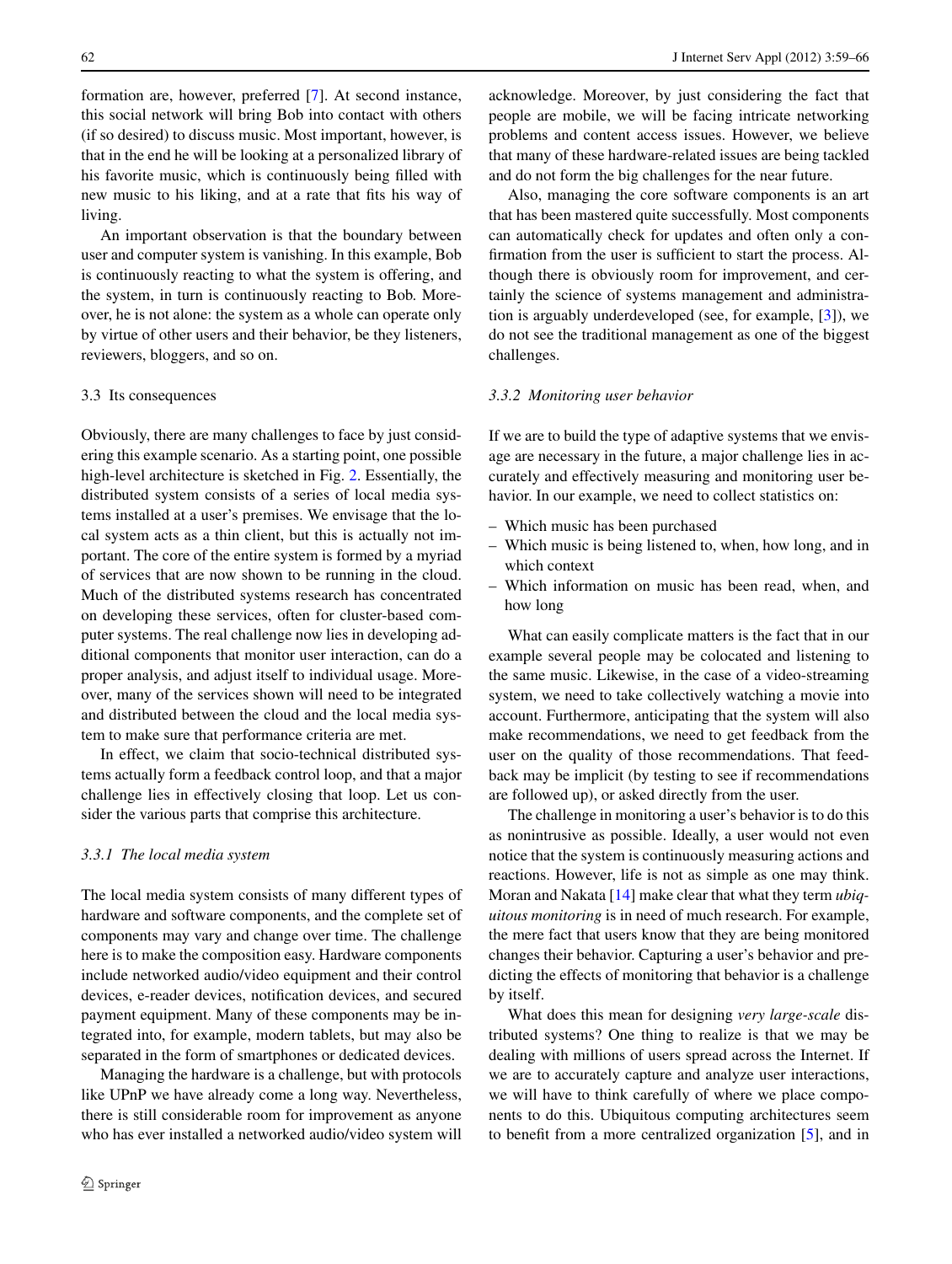<span id="page-4-0"></span>**Fig. 2** A high-level architecture of a socio-technical distributed system



combination with processing lots of input data, placing the analysis system locally seems to be a good option. In any case, simply assuming that an interaction analyzer is placed entirely in the cloud is not the way to go. At the same time, we foresee that it is necessary to collect data from other user interactions in order to improve the ubiquitous computing experience. Not only that, we need to take into account that users are mobile (although perhaps less in the scenario that we sketched).

Summarizing, we face the need to have many local, centralized computing elements that need to be interconnected, and each being able to support user mobility. Whether these computing elements are personalized and can be carried with their owner, or are part of the environment yet capable of handling different users is an open question.

## *3.3.3 Analyzing user behavior*

The truly difficult part as we see it, lies in the analysis of user behavior and subsequently taking the right measures to optimally adapt the system. For our example scenario, this analysis may boil down to developing advanced recommender systems that take current context into account (such as time of day and location). For distributed systems research, the challenge is to develop recommender systems enhanced with the information from other users. Finding out which information is needed, and from whom is not obvious. To illustrate, we have found, quite surprisingly, that for certain recommender systems it does not really matter whether data is used from a group of similar peers, or data from a randomly selected group [[17](#page-7-15)]. Note that such findings may have a huge impact on the design of a distributed system: whereas the first approach may require intricate distributed algorithms, the second approach may be easy to implement using fairly straightforward techniques such as gossiping and randomized peer selection [\[8](#page-7-16)].

Of course, the real challenge in (distributed) user analysis lies in exploring the trade-offs between privacy and recommendation/adaptation. Without any information from a user, building a system that optimally adapts toward that user is virtually impossible. On the other hand, once information on a user is known and deployed in a decentralized way to enhance the quality of recommendations and adaptations, we may easily be giving out information that should have stayed private. This is a well-known problem (see, e.g., [\[13](#page-7-17), [21\]](#page-7-18)), yet we envisage that it will remain one of the major challenges for large socio-technical distributed systems.

In the following, let us zoom into two major challenges: incorporating the users as part of system design, and overall systems management.

## **4 Making users part of the system**

A great portion of future challenges in distributed systems stems from the fact that users are becoming *part* of the system, with all the unpredictability and spontaneity that this brings. In our previous example, the system needs to figure out how it can perform best for a single user, for which purpose it mainly needs only that user's input. We foresee that future systems will need to take input from many more users to reach acceptable levels of performance. In fact, with Web 2.0, blogs, and social networks, the user has been promoted from a passive consumer of information to an active player, shaping services and determining content and interactions.

A keyword here is *crowdsourcing*, which refers to the delegation of a task to a large, undefined set of people, in the form of an open call. Wikipedia is probably the most widely known example of crowdsourcing, with close to 4,000,000 articles (in the English site alone) written collaboratively by over 600,000 people. Wikipedia essentially provides the framework for registering the *collective knowledge base* of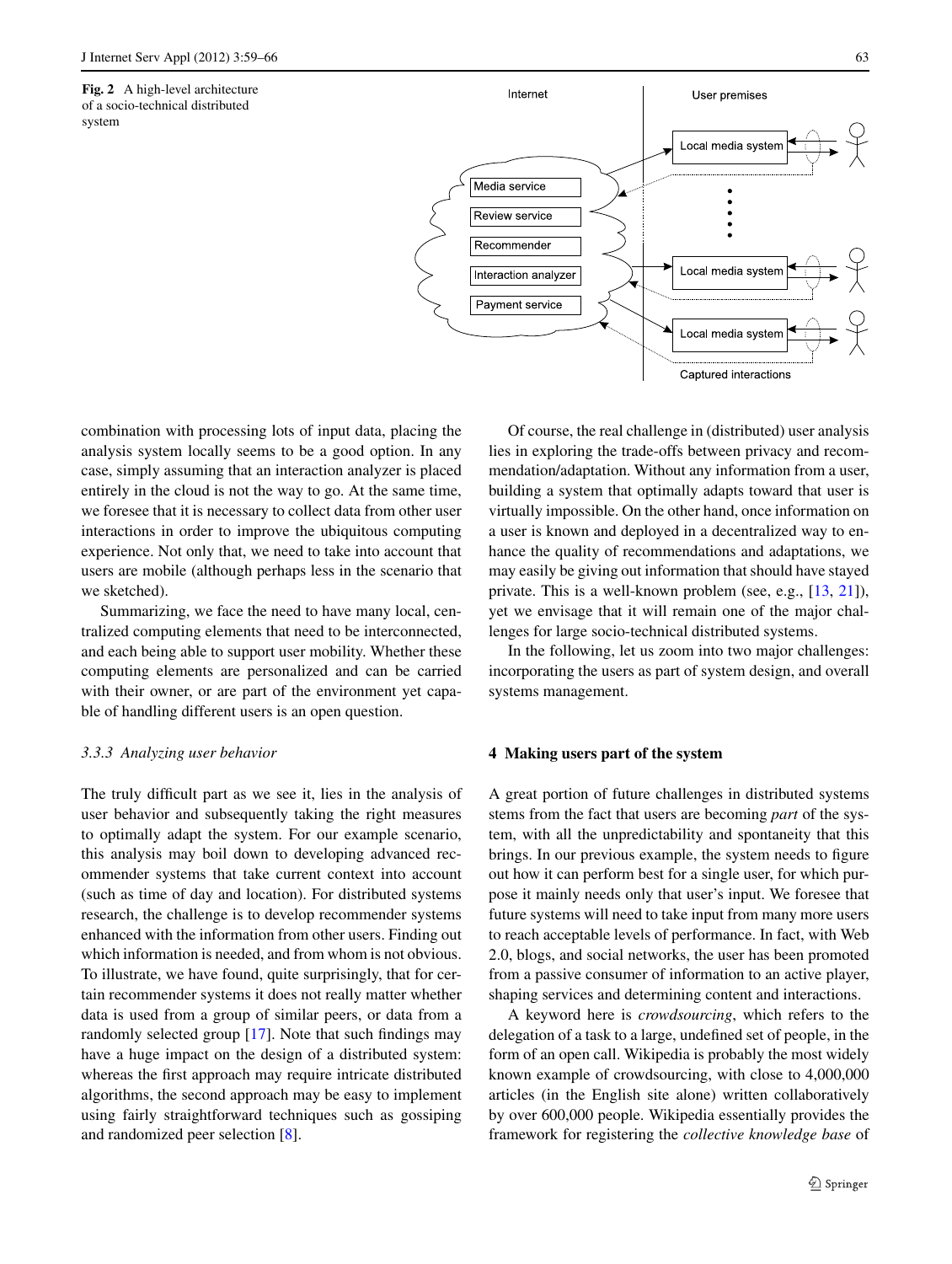hundreds of thousands of people, and making it easily accessible to the whole humanity.

In our example system, a typical form of crowdsourcing will be collecting the opinions and reviews of streaming content and distributing those reviews to listeners. An important challenge will be to properly channel the reviews: Bob may gradually discover that Alice provides reviews of his liking, and that he would very much prefer receiving her reviews only and not those of Chuck. Again, the system will have to discover these preferences, and perhaps also recommend other reviewers to Bob based on his feedback. In this way, a fully automated, personalized reviewer space appears from which Bob can collect informed recommendations.

There are other forms of crowdsourcing, where the contribution of users is not as straightforward as in Wikipedia or the sketched review subsystem. Take, for instance, Twitter. Many services are built around it to give trends and news organized by topic or location simply by aggregating the tweets people post. It is not any single individual's tweet that makes the trends, but the massive retweeting by many users. What we have is a hugely decentralized system where information is processed to produce aggregate results on the fly. What is interesting and challenging in this case, is the fact that humans are taking some action (posting tweets) driven by some motivation (will to express themselves), and the data are combined appropriately to produce some additional result (realtime trends and news).

A more radical form of crowdsourcing is currently being explored and deployed using smartphones. One example is a smartphone application that traces the locations of its users, and uses data aggregation and analysis to split users in groups of related hangout patterns. Given that, it can subsequently send feedback to users on which spots of the city appear to be vibrant with respect to people of their own group, for instance due to an event that might interest them. The application harnesses people's *mobility patterns* and hangout habits to *produce* a service. In a similar vein, Alex Pentland's group from MIT have successfully been automatically capturing face-to-face social interactions to optimally organize groups of people [[18\]](#page-7-19) or to obtain insight in what they term societal "health state" [[11\]](#page-7-20).

These paradigms of harnessing collective knowledge, opinions, mobility patterns, social interactions etc., lead to systems that capture *collective intelligence*. These systems have become known as under the term *human-based computation*, which consists in capturing human brain functions that are still very difficult or infeasible for computers to perform, giving humans a relative motivation. Perhaps the simplest example is *reCAPTCHA*, which presents users with a challenge of reading a word to prevent automated programs from accessing content intended only for humans, while as a by-product enables the accurate digitization of old books and newspaper archives. Many other examples have followed, such as *GWAP* (Game With A Purpose), which is a simple online game that is surprisingly effective in accurately and concisely tagging huge collections of photos by its players.

In these systems, humans are completely embedded inside the system. In fact, the traditional model of computers performing the calculations and humans just seeing them has been completely inverted. Computers play the role of the coordinator, while the actual computation is performed by humans. What is common to these systems is their smart design which combines attractive *incentives* for people to voluntarily participate, as well as mechanisms to filter out low quality input and harvest the useful data.

It would be exaggerated to claim that all future distributed systems will be aiming at putting humans in the loop to harness collective intelligence. However, it is becoming evident that computers are becoming increasingly connected and pervasive, and they have invaded our lives in almost all respects, including our social activities, lifestyle, etc. This suggests that for a multitude of future distributed systems, humans will be part of the system by default, and applications that take human feedback into account will always have an extra advantage. Therefore, we believe that designing massive scale distributed applications that encourage human participation, and at the same time interact to the user in a form that enables the automated processing, analysis, and usage of human input, will be a new type of challenge for future systems. Clearly, this is radically different than conventional challenges of computation, memory, storage, and bandwidth, which we do not consider here.

## **5 Managing cloud-based distributed systems**

An interesting observation about the large-scale distributed systems described so far is that they are most likely not provided by a single administrative entity. The electronic magazines, recommender systems, online stores, social networks, and so on clearly belong to a multitude of independently managed systems designed to interoperate with each other. Besides the obvious challenge of designing standard interfaces to allow such compositions to happen, one may notice that nobody is in charge of "the entire system." As a matter of fact, even the choice of composing one subsystem with another is not explicitly made by an administrator, but it derives from the collective behavior of users.

From the point of view of large-scale distributed application providers, this means that any user may couple any application with any other one at any time. As more links are being built between different applications, it becomes increasingly irrelevant to consider them in isolation from each other. For example, Bob may use the music-related tweets he receives to train his personal recommendation system. Any change in the semantics of Twitter, or the properties of tweet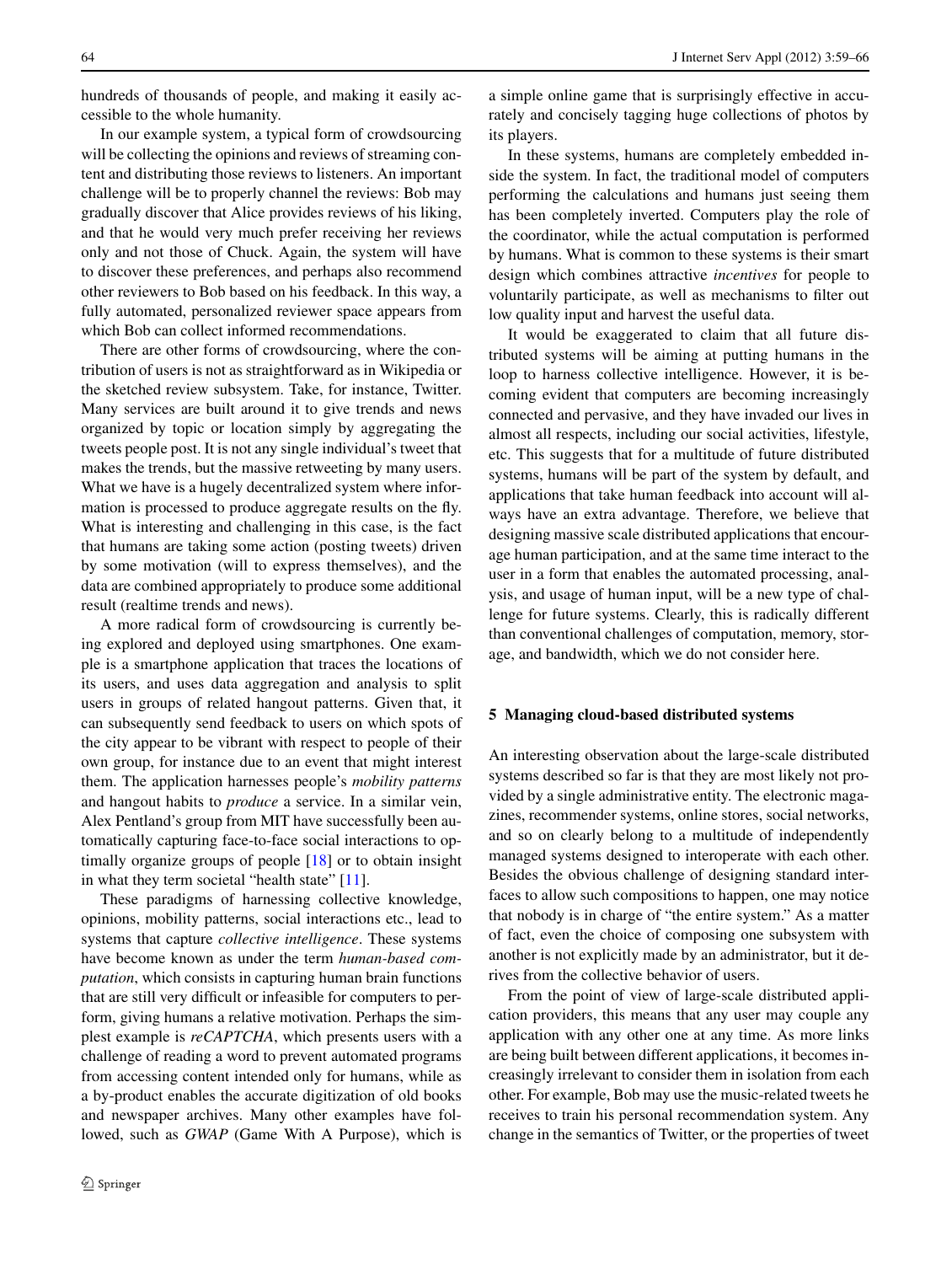messages have a direct impact on the behavior of the recommender.

Such increasing levels of interdependencies between seamingly independent subsystems introduce a new challenge for large-scale distributed systems: In such conditions, how does one guarantee correctness, fault-tolerance, performance, privacy, etc.? To paraphrase Leslie Lamport's famous quote, we could say that a very large distributed system is one in which the failure of an external service you did not even know existed can render your own application unusable.

# 5.1 Management for correctness and fault tolerance

Managing a large distributed system is a tremendously complex task. This was true already when a system was assumed to work in isolation from other systems, but it becomes even harder as soon as the system is coupled with others. In particular, it is not sufficient that each individual subsystem manages its own correctness to be able to necessarily derive the same property for the entire system.

A good example is the Amazon EC2 outage from April 2011 [\[1](#page-7-21)]. This incident originated in a faulty router configuration which disturbed the normal system operation. However, this event triggered several interrelated systems to take corrective measures. Although each such measure makes perfect sense when studying each subsystem in isolation, the combined effect of these actions turned out to be disastrous and to *increase* the magnitude of the problem rather than solve it. What we are witnessing here is the emergent behavior of a distributed system in terms of complex networks [[10,](#page-7-22) [16\]](#page-7-23).

Addressing this important challenge requires to be able to predict the effect of any management action such as updating a configuration file, and starting or stopping a given machine. Recent examples show that we are far from fully understanding the implications of such actions, even within a single administration domain. Extending this type of prediction to be able to reason about the effect on other external yet coupled systems is a difficult research challenge that we will have to address. This type of prediction will likely be made even more challenging by the fact that each system administrator will keep parts of her system's internal details secret. Note that a perfect prediction may not be necessary: it may be sufficient to build systems such that they can observe if an action has positive or negative effects on the global system, and continuously *converge* toward a desired state.

Management for fault tolerance may also require efficient mechanisms to detect the faulty components in a large-scale distributed system. Such components may be more complex to monitor than individual misbehaving machines: for example we may need to efficiently detect entire applications which do not comply with some minimum standards of quality. Facing this type of issues, a defensive action from a large-scale composition of applications could be to collectively identify the faulty parts of the system and make sure they cannot harm the rest (for example, by excluding them from the system as a whole). An alternative could be to harness the collective intelligence of the users in order to perform complex system management tasks. Such actions would obviously have to be carried out implicitly by the users.

#### 5.2 Management for performance

Any local, small-scale application typically has dozens of configuration parameters which can potentially influence its performance. A large-scale distributed application probably has thousands or more. Managing such an application for performance consists in finding the set of parameter values which maximize performance. In essence, we can see performance as a function of the system's definition, its configuration parameters, and the execution environment (current workload, network condition, etc.). It should be clear that no human administrator can be expected to continuously tune hundreds of configuration parameters. An important challenge will therefore be to build self-configuring systems. Important steps in this direction have already been made [\[4](#page-7-24)] but they are restricted to systems with no more than a few dozen parameters. We are still very far from truly self-configuring large-scale systems.

#### **6 Next steps: speculative solutions?**

Any modern computer system can by now be considered as a distributed system. Where hiding the details of distribution was for long a challenging goal, we have now reached a stage in which challenges are shifting. We have identified a few "obvious" ones: next to attaining distribution transparency, building the inevitable (very large) Internet of things, and realizing truly collaborative systems.

In line of these challenges for very large-scale systems, we envisage that the loop between user and core system will become increasingly tighter, leading to very large-scale socio-technical systems. The challenges for these types of systems are very demanding: we need to design the systems making use of the information and even computing capabilities of humans. Users are thus moving into the design space.

And while this move is taking place, distributed systems themselves are moving toward the cloud, where they are composed (possibly by users), and maintained in a fully decentralized manner crossing many administrative bounds. What this means for (design for) maintenance and management is something we can only guess. The relative lack of science in systems management will definitely need to be addressed.